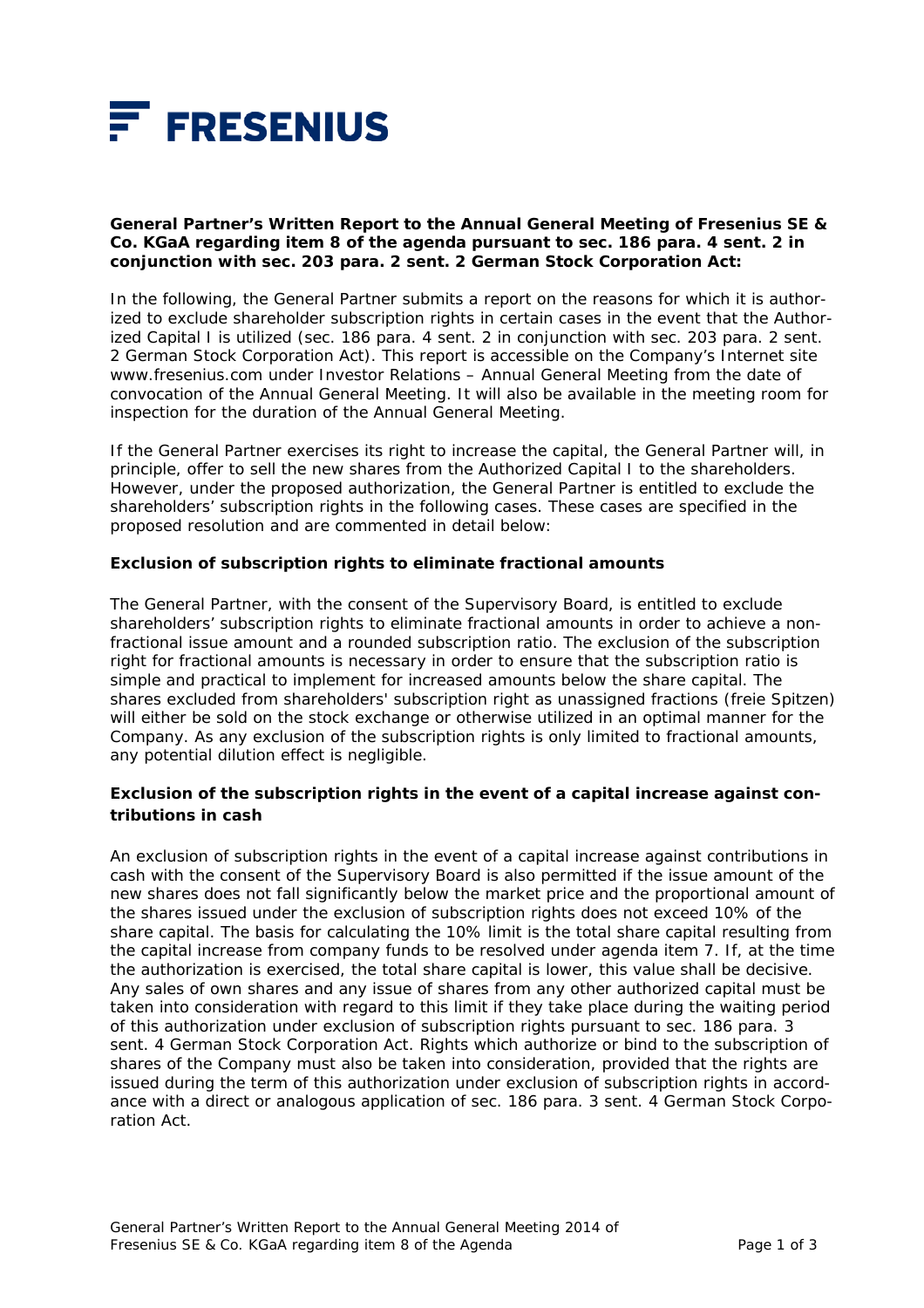#### - Convenience Translation -

These requirements correspond to the legislator's valuation in sec. 186 para. 3 sent. 4 German Stock Corporation Act, which shall largely exclude a dilution of the value of the interests held by the current shareholders. A placement of the shares under the exclusion of subscription rights affords the opportunity to generate a higher inflow of funds than in the case of an issue in which subscription rights are granted. It enables market-sensitive pricing and the highest possible income from sale as the placement can be executed immediately after specifying the issue price. In the event of an offer of sale to all shareholders, the subscription price can be published until no later than three days prior to the expiration of the subscription period pursuant to sec. 186 para. 2 sent. 2 German Stock Corporation Act. But, even where this room for maneuver is utilized, there would be a risk of a change in price over several days, which, in turn, would result in discounts when setting the selling price. The length of the subscription period would also not allow the Company to react to favorable market conditions in the short term. The opportunity to execute a capital increase under exclusion of subscription rights will allow the General Partner of Fresenius SE & Co. KGaA to take the necessary measures to strengthen the equity base for future business development under optimal conditions. The decisive market price is the market price at the time the General Partner effectively sets the sale price. As market volatility may potentially result in short-term price fluctuations, a decision to determine whether an average price over a few days or a price at a certain reference date is to be specified shall not be made in advance. This shall be determined in each individual case.

## *Exclusion of subscription rights in the event of a capital increase against contributions in kind*

In the event of a capital increase against contributions in kind, the General Partner, with the consent of the Supervisory Board, is entitled to exclude subscription rights if the Authorized Capital I is used to acquire a company, parts of a company or an interest in a company.

Without the exclusion of subscription rights, the Authorized Capital I could not be used to finance acquisitions for the purpose specified above. The authorization to grant the Company's ordinary shares against contributions in kind is expected to give the Company the necessary scope to exploit beneficial opportunities to acquire companies, parts of companies or interests in companies both quickly and flexibly. In particular, in order to remain competitive at an international level, the Company must always be in a position to act quickly and flexibly on international markets in the interests of its shareholders. The Authorized Capital I in connection with the opportunity to exclude subscription rights in the event of a capital increase against contributions in kind addresses this issue. It provides the opportunity to offer consideration of the company's shares rather than cash in the event that an acquisition opportunity emerges. This protects the liquidity of the Company. In this way, debt levels also remain manageable. The financial interests of the shareholders are protected by the obligation placed on the General Partner to issue the new shares at an issue price corresponding to sec. 255 para. 2 German Stock Corporation Act, which is proportional to the value of the contribution in kind upon utilization of the authorization. The market price will matter when calculating the value of the shares granted as consideration. However, a schematic link to a market price is not planned, in particular, in order to prevent the results of negotiations being put at risk by fluctuations in the market price.

#### *Limitation of the overall scope of capital increases free from subscription rights*

The General Partner may only exercise the aforementioned powers to exclude subscription rights to the extent that the proportional amount of all shares issued subject to an exclusion of subscription rights does not exceed 20% of the share capital. The calculation of the 20%